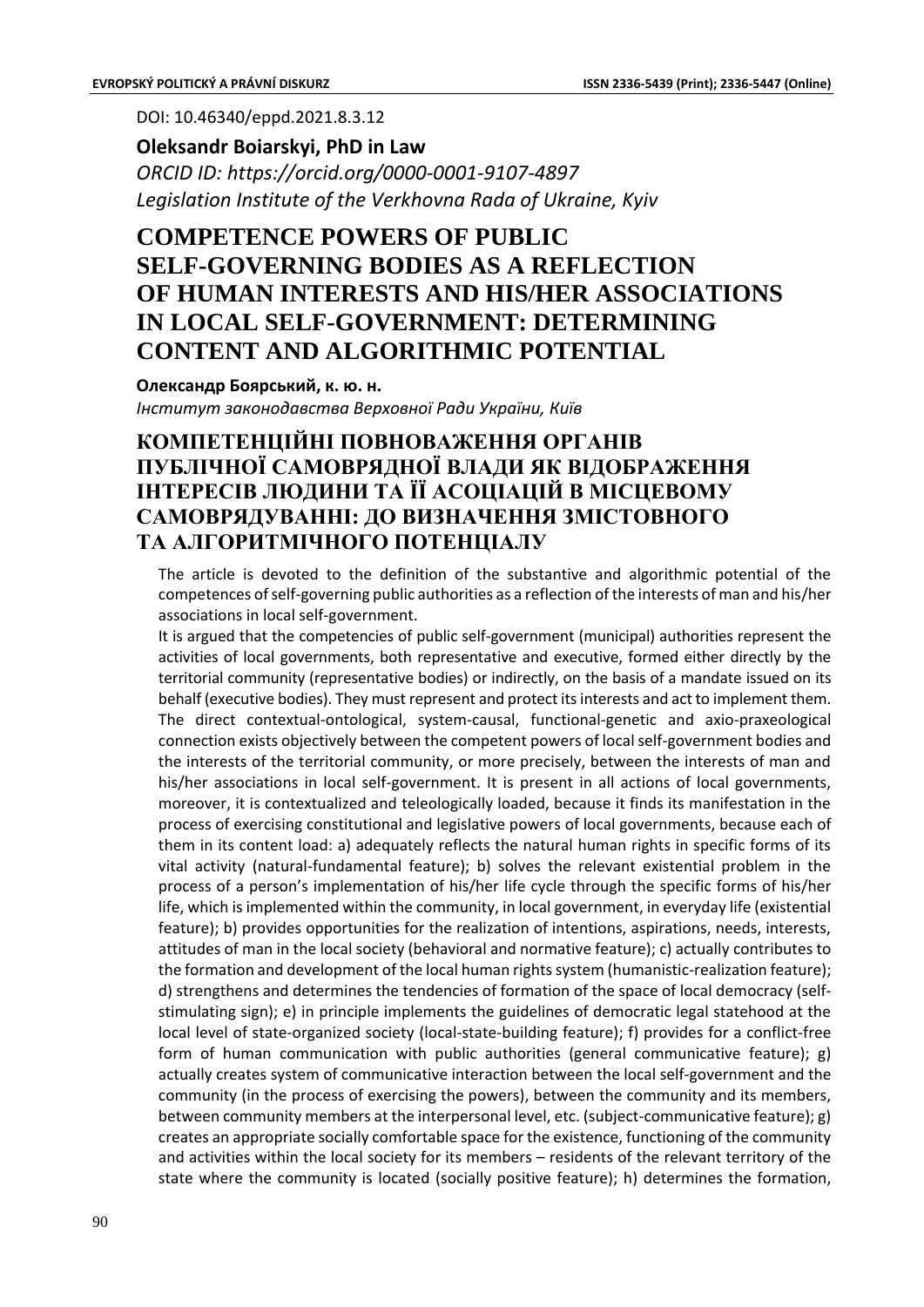emergence, use of appropriate role positions in local society, provided by law and encouraged (head of the family, paternity, marriage, taxpayer, pupil, worker, student, retiree, etc.) (territorialrole) sign); i) serves, accompanies and ensures the realization of a person's constitutional and legal status within the community and in the conditions of local self-government (constitutional-status feature); j) stimulates the formation of municipal human rights at the local level, into which its constitutional rights are transformed and a number of rights related to direct human participation in local self-government are added (municipal status); k) stimulates the creation of viable and prosperous communities, ensuring their sustainable and permanent development (relativistic component); l) demonstrates the subject-object composition of local human life (subject-object component); m) stimulates the formation and manifestation of human motivation to participate in local self-government (motivational feature).

In the process of realization of competences of local self-government bodies, the corresponding concept of human rights is formed and developed from the point of view of classical and modern theories of natural law, local democracy, human rights, democratic legal statehood. One of the most important aspects of this process is, of course, the objectification, contextualization, actualization of the idea of human rights as a positive embodiment of the right to human dignity within the primary territorial human community, which is a fundamental natural part of human society. Therefore, the study of this issue is directly related to the concept of jusnaturalism.

Teleological and content-behavioral guidelines of the competent powers of the local selfgovernment bodies transpose the basic standardized, stereotypical forms of people's life activity, which embody their existential interests.

Each of the powers of local governments in its architecture in a functional sense: a) means and contains their relevant behavioral guidelines for local governments and b) is functionally adequate and promising as logical behavioral forms supposed by the legislator. Therefore, there is a synergy of legislative guidelines with the appropriate form of human behavior to achieve the appropriate social effect.

**Keywords:** local self-government, territorial community, communicative interaction, natural human right, interests of man and his associations.

**Постановка проблеми.** В умовах муніципальної реформи в Україні, в основі якої лежить децентралізація повноважень публічної державної влади, об'єктивно зростає роль і значення компетенційних повноважень публічної самоврядної (муніципальної) влади  $^{\text{I}}$ , що уособлює діяльність органів місцевого самоврядування (далі – ОМСВ), причому як представницьких, так і виконавчих, що формуються або безпосередньо територіальною громадою (далі – ТГ) (представницькі органи), або опосередковано, на основі мандату, виданого від її імені (виконавчі органи), та повинні представляти та захищати її інтереси та діяти з метою їх реалізації.

Отже, можна констатувати, що безпосередній контекстуально-онтологічний, системнопричинний, функціонально-генетичний та аксіо-праксеологічний зв'язок між компетентними повноваженнями ОМСВ та інтересами ТГ, а точніше, між інтересами людини та її асоціаціями в місцевому самоврядування (далі – МСВ), – існує, він об'єктивно присутній у всіх діях ОМСВ, більш того, він контекстуалізований та телеологічно навантажений, бо знаходить свій прояв в процесі реалізації ОМСВ своїх конституційно-законодавчих повноважень, бо кожне з них у своєму змістовному навантаженні:

а) адекватне відображає природні права людини, що проявляються в конкретних формах її життєдіяльності (природно-засаднича ознака. – Авт.);

б) вирішує відповідну екзистенційну проблему в процесі здійснення людиною свого життєвого циклу через наведені конкретні форми її життєдіяльності, що реалізуються в межах ТГ, в умовах МСВ, в стані повсякденності (екзистенційна ознака. – Авт.);

б) надає можливості реалізації інтенцій, устремлінь, потреб, інтересів, атитюдів людини в локальному соціумі (біхевіористично-нормативна ознака. – Авт.);

<sup>&</sup>lt;sup>1</sup> Куркин, Б. А. (2014). Доктрина естественного права как основание российской концепции прав человека. *Право и государство: теория и практика, 8 (116),* 48-53.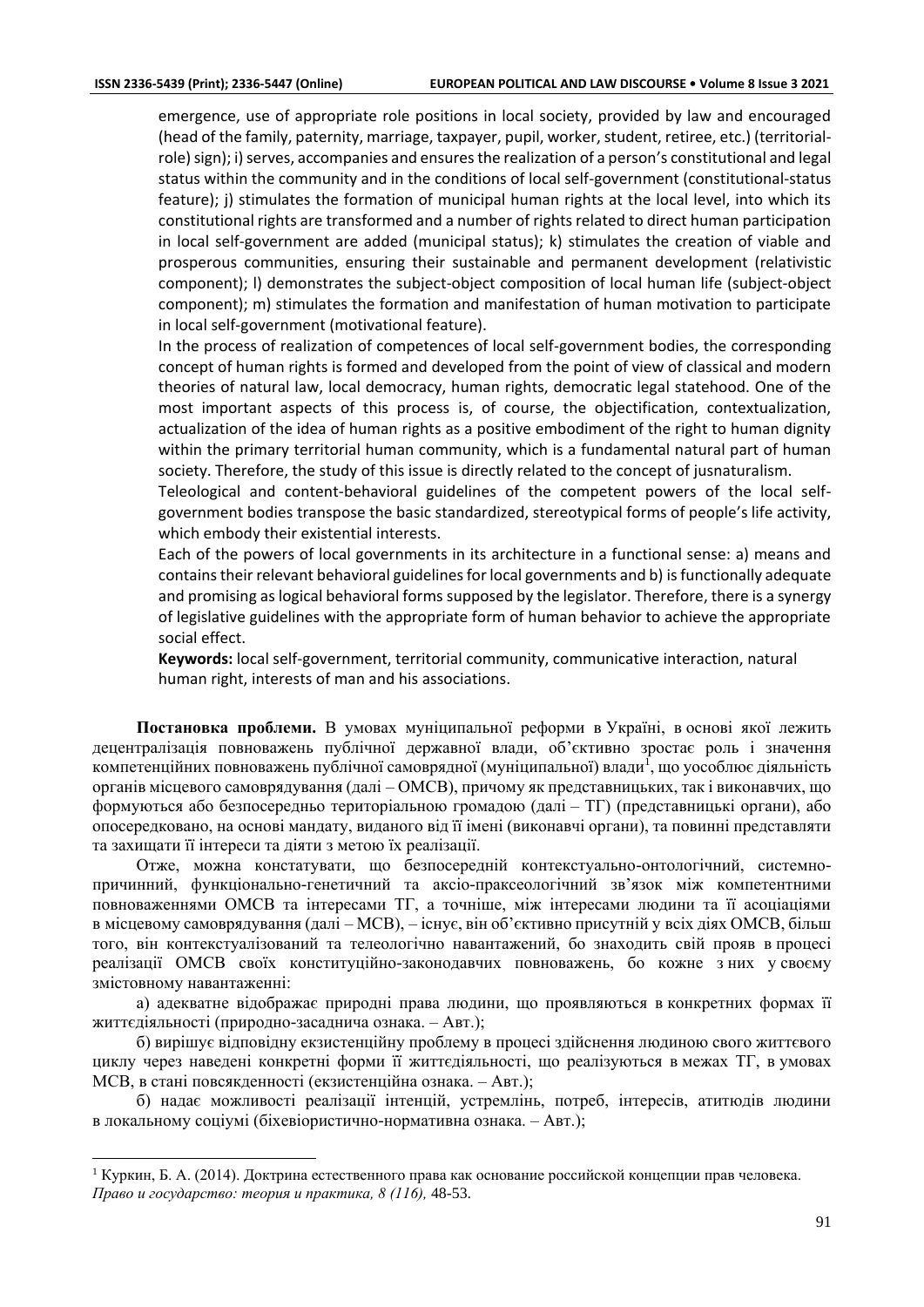в) фактично сприяє становленню, формуванню та розвитку локальної системи прав людини (гуманістично-реалізаційна ознака. – Авт.);

г) посилює та детермінує тенденції формування простору локальної демократії (самоврядностимулююча ознака. – Авт.);

ґ) в принципі реалізує настанови демократичної правової державності на локальному рівні державно організованого соціуму (локально-державотворча ознака. – Авт.);

д) передбачає безконфліктну форму комунікації людини з публічною владою (загальнокомунікативна ознака. – Авт.);

е) фактично створює в процесі реалізації повноважень ОМСВ систему комунікативної взаємодії між ними та ТГ, між ТГ та її членами, між членами ТГ на міжособистісному рівні тощо (суб'єктнокомунікативна ознака. – Авт.);

є) створює відповідний соціально-комфортний простір для існування, функціонування ТГ та діяльності в рамках локального соціуму для її членів – жителів відповідної території держави, на якій локалізується ТГ (соціально-позитивна ознака. – Авт.);

ж) детермінує формування, виникнення, використання людиною відповідних рольових позицій в локальному соціумі, що передбачені законодавством та ним заохочуються (глава родини, батьківство в родині та поза нею, участь в шлюбі, платник податків, учень, робітник, студент, пенсіонер тощо) (територіально-рольова ознака. – Авт.);

з) обслуговує, супроводжує та забезпечує реалізацію людиною свого конституційно-правового статусу в межах ТГ та в умовах МСВ (конституційно-статусна ознака. – Авт.);

и) стимулює формування на локальному рівні соціуму муніципальних прав людини в які трансформуються її конституційні права та додаються низка прав, пов'язаних з безпосередньою участю людини в МСВ (муніципально-статусна ознака. – Авт.);

і) стимулює створення життєздатних та спроможних ТГ, забезпечуючи їх сталий та перманентний розвиток (релятивістська складова. – Авт.);

й) демонструє предметно-об'єктний склад локального життя людини (предметно-об'єктна складова. – Авт.);

к) стимулює формування та прояв мотивації людини до участі в МСВ (мотиваційна ознака. – Авт.).

Отже, можна стверджувати, що в процесі реалізації компетенційних повноважень ОМСВ практично виникає, формується та розвивається відповідна концепція прав людини з точки зору класичних і сучасних теорій природного права, локальної демократії, прав людини, демократичної правової державності. Одним з найважливіших аспектів цього процесу, безумовно, виступає об'єктивація, контекстуалізація, актуалізація ідеї прав людини як позитивного втілення права на людську гідність в рамках первинної територіальної людської спільноти, що є основоположною природною ланкою людського суспільства. Звідси, дослідження зазначеної проблематики напряму пов'язане з концептом юснатуралізму.

**Аналіз останніх досліджень і публікацій.** Треба зазначити, що дослідження компетенційних повноважень органів публічної самоврядної публічної влади (ОМСВ) як відображення інтересів людини та її асоціацій в МСВ, особливо в контексті визначення їх змістовного та алгоритмічного потенціалу, в юридичній науці практично не проводились. Одночасно, представниками національної муніципальної науки, зокрема, М.О. Баймуратовим та представниками його школи, зокрема М.М. Баймуратовим, О.В. Батановим, І.В. Балабановою, Т.М. Буряком, Є.А. Васильковою, Б.Я. Кофманом, В.С. Могілевським, Д.П. Мартиновським, І.А. Галіахметовим розглядалися проблемні питання становлення та розвитку компетенції ОМСВ, але тільки в процесі їх інституціоналізації у контексті становлення та розвитку або муніципального права, або ТГ.

Дослідники власне природного права підкреслюють, що таке право сьогодні має лише форму доктринальних постулатів, розробок, тез. На практиці ж природне право можна зустріти в галузі конституційного права в процесі інституціоналізації національної системи прав людини та виконання цього питання в контексті реалізації державою своїх міжнародно-правових зобов'язань, в діяльності національного та іноземних конституційних судів, де застосовуються і реалізуються природно-правові принципи в реальних справах, а також в міжнародному публічному праві, де на природних правах людини базується вся сучасна концептуальна та договірно-правова база міжнародного співтовариства.

Разом з тим, необхідно зазначити, що Конституція, закони і міжнародні договори держави виступають не тільки джерелами природно-правових норм, причому, саме в тому обсязі, в якому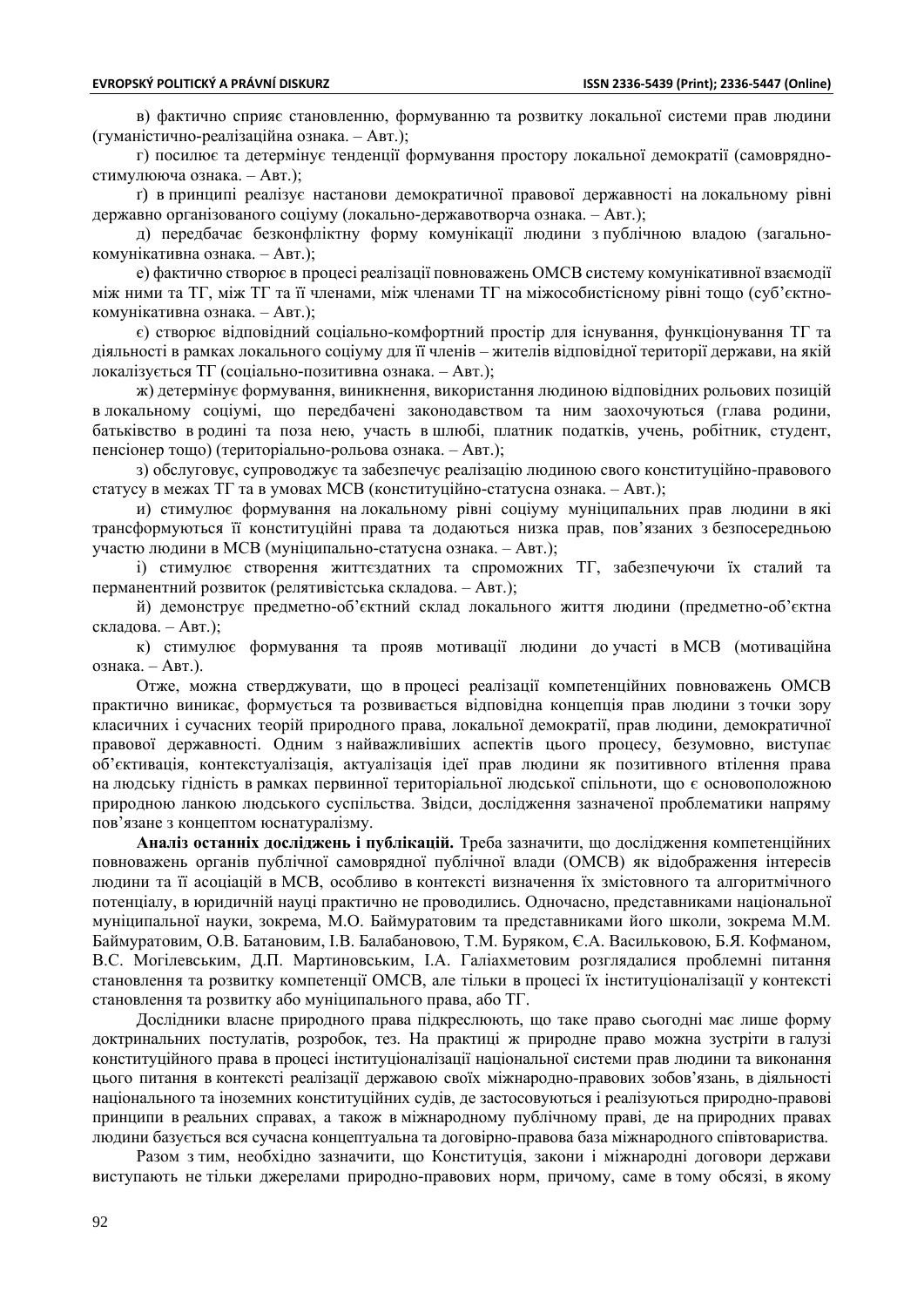встановлені конкретними нормативно-правовими актами, з позиції представників позитивістського підходу, а ї з позицій сучасного загального міжнародного права, – де природні права людини є основоположним принципом становлення та розвитку міждержавного співробітництва, а їх дотримання – виступає невід'ємною ознакою прихильності держави до демократичних та правових цінностей. Треба зазначити, що саме такий підхід реалізований в низці європейських держав, насамперед, держав, що є членами міжнародної міждержавної інтеграційної спільноти – Європейського Союзу. Саме там в даний час західна правова доктрина робить акцент вже не на природному і «надпозитивному» характері прав, а на їх конституційної гарантованості і юридичній захищеності, по суті, всіляко оминаючи питання про «онтологію прав людини»<sup>1</sup>.

Представники доктрини природного права вказують на те, що права людини є властивістю людини, носять характер невід'ємних та інтерсубєктивних та номінаційних – вони приналежні людини тільки завдяки тому, що вона і є людиною, причому, мають таку приналежність до людини з моменту народження кожного – це докладно доводили класики політико-правової думки, такі філософи, як Ж. Боден, Т. Гоббс, Г. Гроций, Б. Спіноза, Дж. Локк, Ж.-Ж. Руссо, І. Кант та ін. Крім того, закріплення в правовому акті в цьому сенсі не означає трансформації природного права людини в позитивне право, яке може бути відібране або обмежено згодом державою, що дозволяє вважати права людини суб'єктивними правами.

В історії вітчизняної правової думки обґрунтування прав людини з природно-правової точки зору також має багату традицію і історію, яка відображена в працях таких юристів, як П. І. Новгородцев, Б. О. Кістяківський, Є. М. Трубецькой, С.С. Дністрянський, І.Я. Франко, М.І. Палієнко.

Суттєвий внесок у розвиток проблематики природних прав людини внесли наукові публікації зарубіжних дослідників, таких як: Т. Аллан, А. Амірханов, Р. Барнет, Л. Батієв, Г. Бернацький, Є. Верховодов, М. Вітрук, Ю. Габермас, Р. Дворкін, О. Лукашова, Дж. Раз, С. Толлефсен, Л. Фулер, Г. Гарт, Л. Штраус.

Важливою є наукова спадщина сучасних вітчизняних авторів, з поміж яких виокремлюються роботи М. Баймуратова, О. Батанова, Ю. Барабаша, Г. Вдовіної, С. Головатого, Д. Гудими, А. Зайця, О. Зайчука, Т. Дідича, М. Козюбри, О. Копиленка, В. Корецького, О. Костенка, В. Культенко, В. Лемака, П. Лодія, Ю. Оборотова, О. Олійник, М. Орзіха, О. Петришина, П. Рабіновича, В. Речицького, В. Сокуренка, Ю. Тодики, А. Француза, Т. Француз-Яковець та інших.

Однак постулати природно-правової концепції про природу права і по сьогоднішній день представляють предмет активних обговорень серед вчених, філософів і теоретиків права. У зв'язку з цим доктрина природного права, а саме її сучасний стан, представляє інтерес, особливо в її зв'язку з фундаментальними правами і свободами людини. Актуальним є дане питання ще й з тих міркувань, що домінуюче «ліберальне» трактування набору основних прав і свобод, конституційних гарантій людини наражається на сумнів країнами, які традиційно не дотримуються західного шляху розвитку, а саме Росія, ісламські і конфуціанські країни. Регіональні по відношенню до Заходу світи спростовують універсальність конструкцій прав людини, їх пріоритетність та «всеїдність» по відношенню до функціонування публічної влади, секуляризований характер і орієнтацію на єдиний міжнародний правовий стандарт.

Разом з тим, треба враховувати, що проблематика природного права має велике значення і для локального рівня функціонування соціуму, де в умовах МСВ в стані повсякденності існують ТГ, члени яких – жителі відповідних територій держави реалізують свої природні права через закріплений конституційно-правовий статус, включаючи основне з них – право на участь у МСВ. Зазначені права синергуються та взаємно детермінуються з компетенційними повноваженнями ОМСВ, що надає останнім важливого змістовного та алгоритмічного значення в реалізації інтересів людини та її асоціацій в МСВ.

Тому **метою даної статті** виступає визначення змістовного та алгоритмічного потенціалу компетенційних повноважень органів публічної самоврядної публічної влади (ОМСВ), як відображення інтересів людини та її асоціацій в МСВ.

**Викладення основного матеріалу.** Наше попереднє твердження про те, що існує безпосередній контекстуально-онтологічний, системно-причинний, функціонально-генетичний та

<sup>&</sup>lt;sup>1</sup> Куркин, Б. А. (2014). Доктрина естественного права как основание российской концепции прав человека. *Право и государство: теория и практика, 8 (116),* 53.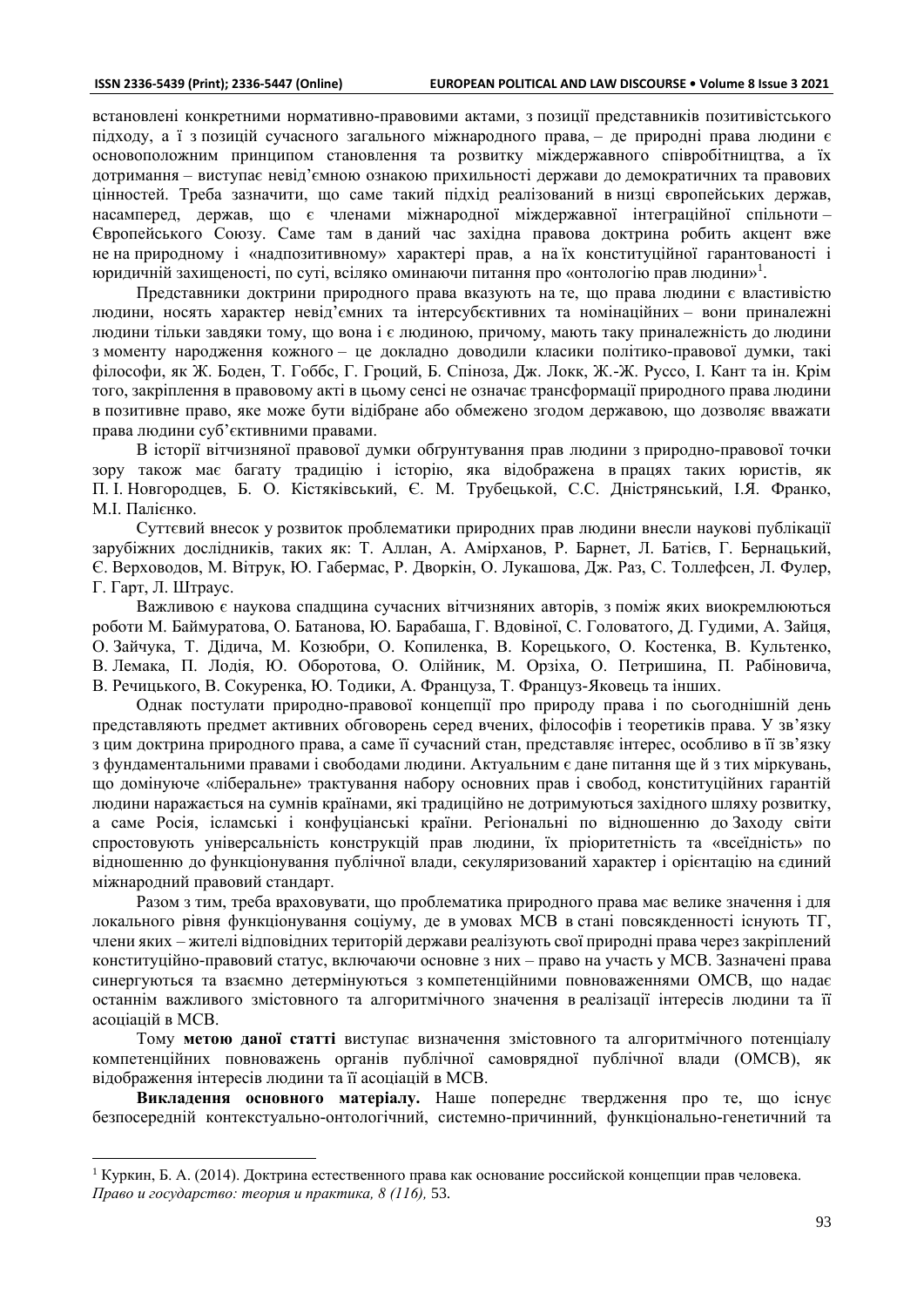аксіо-праксеологічний зв'язок між компетентними повноваженнями ОМСВ та інтересами ТГ, а точніше, між інтересами людини та її асоціаціями в місцевому самоврядування, – обґрунтовується тим, що в процесі реалізації ОМСВ своїх конституційно-законодавчих повноважень, кожне з них у своєму змістовному навантаженні адекватне відображає природні права людини, що проявляються в конкретних формах її життєдіяльності. Тобто, можна стверджувати, що дана проблематика напряму торкається основоположних настанов юснатуралізму.

Згідно юснатуралізму (природно-правовому підходу), право за своєю природою, змістом, суті і поняттям – це природне право. Але треба враховувати, що на питання про те, що таке саме природне право, різні природно-правові концепції дають різні відповіді<sup>1</sup>. Узагальнюючи їх, можна дійти наступних висновків:

– як традиційне, так і «відроджене» природне право позбавлене належної змістовної і понятійної визначеності і загальної значимості<sup>2</sup>. Адже ніколи не було, немає і в принципі не може бути якогось одного-єдиного природного права, а було і є безліч різних (окремих, особливих) природних прав, точніше кажучи, їх концепцій і версій. Так що під загальним найменуванням і єдиним терміном «природне право» маються на увазі різні (за своїм змістом, суті і поняттям) варіанти природного права, різні смисли, що вкладаються його минулими і сучасними прихильниками і противниками в це усталене і збірне поняття, що широко використовується (*плюралістична, полісемічна, поліверсійна, поліваріантна, поліконцептуальна ознаки природного права. – авт.*);

– плюралізм природно-правових навчань, отже, відображає плюралізм (особливих) природних прав і їх понять, причому кожне з цих конкуруючих між собою вчень, претендує на істинність саме своєї версії особливого природного права, свого розуміння (і поняття) того, що є природне право (*пріоритетно-конкуруюча ознака природного права. – авт.*);

– разом з тим, оскільки різні природно-правові вчення (і різні поняття природного права, що лежать в їх основі) поряд з відмінностями, мають і щось істотно загальне, що, власне кажучи, і дозволяє відрізняти «природне право» в цілому (і природно-правові концепції) від «позитивного права» (і позитивістських концепцій), постає питання про універсальне визначення природного права, тобто про визначення загального поняття природного права (в логіко-теоретичному, а не в збірнотехнічному значенні). А для цього, перш за все, необхідно сформулювати (тобто, реконструювати теоретичну абстракцію природного права, його основної ідеї та принципу – з матеріалу окремих вчень про особливі варіанти природного права) універсальний принцип природного права, який в концентрованій формі виражає його специфіку і суть (а разом з тим і загальне поняття) (*загальнодефінітивна ознака природного права. – авт.*);

– з точки зору загальної теорії праворозуміння розрізнення природного права і позитивного права (а таке розрізнення – один із суттєвих моментів шуканого загального поняття природного права) – це окремий випадок, варіант (хронологічно перший, фактично найбільш поширений, але в силу свого давнього походження архаїчний, теоретично недостатньо розвинений, «нечистий») загальної теорії розрізнення права і закону. Згідно природно-правового розрізнення права і закону, право (і властиві або приписувані йому властивості) об'єктивно в особливому значенні – в сенсі його природності, принципово протиставлять штучності позитивного права (а разом з тим його суб'єктивності, довільності і т. д.) (*альтернативно-розрізнена ознака природного права. – авт.*);

– поряд з цим, природно-правове розрізнення природного права і позитивного права одночасно включає в себе їх протилежну ціннісну оцінку: позитивну – природного права, негативну – позитивного права (*дихотомічно-оцінювальна ознака природного права. – авт.*);

– зі сказаного вище, можна зробити висновок, що звернене до сфери права принципове протиставлення «природного» «штучному», поєднане з їх протилежною моральною оцінкою, становить сенс і суть поняття природного права в його розрізненні і співвідношенні з позитивним правом (*онтологічна ознака природного права. – авт.*);

– постійним компонентом цієї природно-правової схеми і разом з тим змістовно-смисловою основою традиційних уявлень про вічне і незмінне природному праві (на відміну від мінливого позитивного права), – є саме принцип протиставлення в області права «природного» «штучному», що

<sup>1</sup> ВикиЧтение (2021). Юснатурализм. *Проблемы общей теории права и государства: учебник для вузов.*  <https://law.wikireading.ru/h9eyxiaG60> (2021, травень, 17).

<sup>2</sup> Нерсесянц, В. С. (2021). Общая теория права и государства: учебник. *ВикиЧтение*

<sup>&</sup>lt;https://law.wikireading.ru/hnKWV0aO1h> (2021, травень, 17).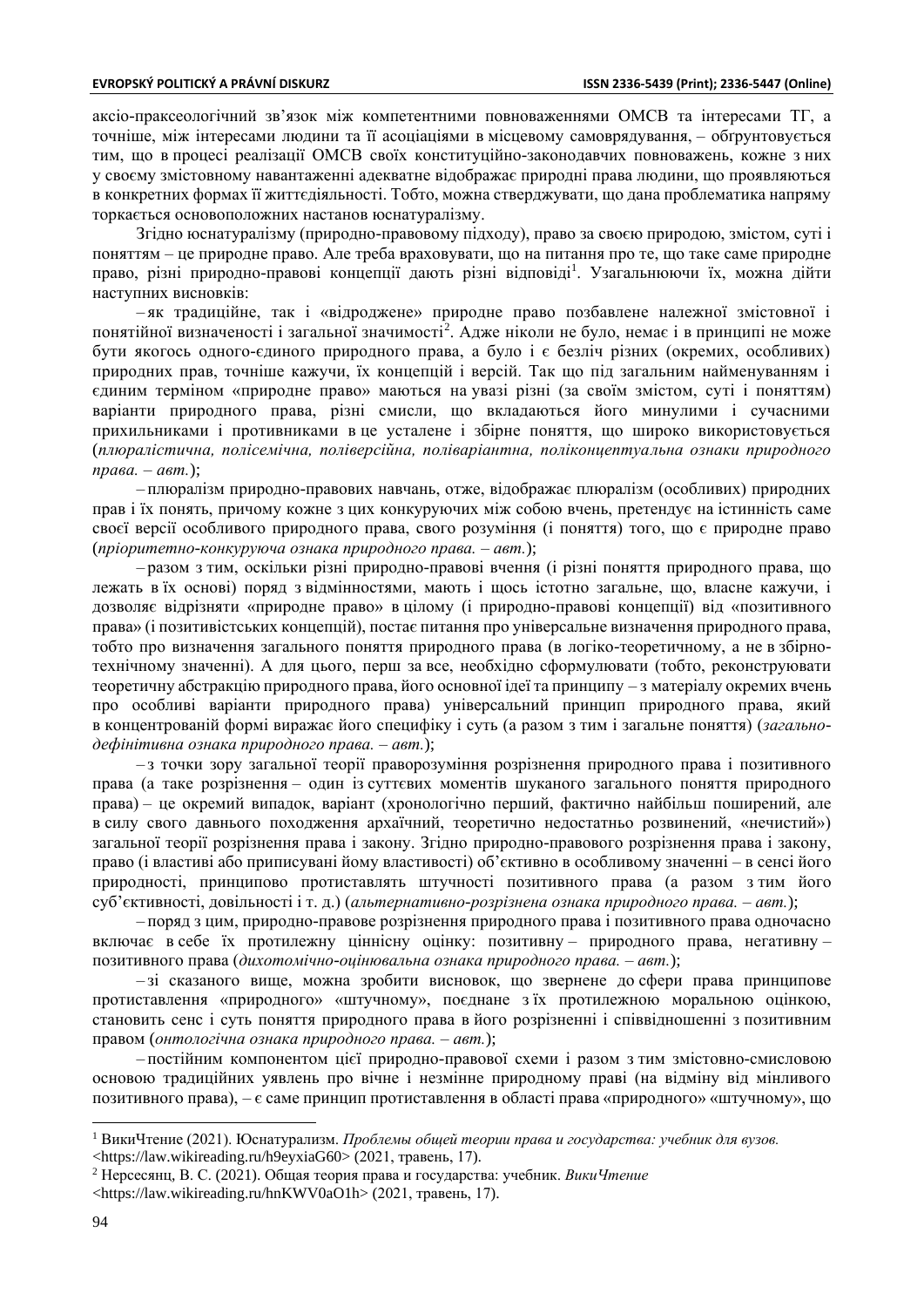включає в себе їх ціннісну оцінку і пріоритет «природного» над «штучним». Це і є загальний (універсальний) принцип природного права (*аксіологічна ознака природного права. – авт.*);

– в рамках саме цього принципу «штучне» вже дано у вигляді позитивного права, тому «природне» (природне право) трактується як переддане (богом, розумом, природою речей, природою людини і т. д.), передпозитивне (допозитивне, надпозитивне). Причому передданість (тієї чи іншої, безумовно, авторитетної, надлюдської інстанцією) «природного» в просторі і часі світоустрою має одночасно онтологічне, гносеологічне і аксіологічне значення: «природне» (природне право) спочатку, безумовно правильно і морально, словом, добре, а «штучне» – погане, і як відхилення від «природного» (в силу притаманних людям помилок, свавілля і т. д.) підлягає витісненню або виправленню і приведенню у відповідність з «природним» (*первинно-універсальна ознака природного права. – авт.*);

– отже, смисловий зміст універсального принципу природного права, а разом з тим і загального поняття природного права включає в себе наступні моменти:

А) даний принцип, визначаючи право як сферу свого застосування і дії, заперечує правовий зміст принципу позитивного права і стверджує наявність природного права як власне права в вихідному, безумовному і повному розумінні цього явища і поняття (*первинно-вихідна ознака природного права. – авт.*);

Б) цей принцип – в своєму протиставленні природного і позитивного права, – позначає протилежність двох якісно різних сфер – протилежність «природного» (включаючи природне право) і «штучного» (включаючи позитивне право). Причому «природне» (включаючи природне право), згідно з такою позитивною якісною оцінкою, – це щось за свого буття, змістом та значенням вихідне, об'єктивне, безумовне, справжнє, яке залежить від людини, а «штучне» (включаючи і позитивне право), – щось вторинне, похідне, суб'єктивне, умовне, несправжнє, залежне від людського розсуду і в цілому негативне за якістю (як ухилення, відрив і протилежність «природному») (*альтернативновихідна ознака природного права. – авт.*);

В) природне право (як правове вираження «природного») і позитивне право (як правове вираження «штучного»), відповідно до природно-правового принципу, виступають як взаємопов'язані протилежності (і як парні категорії, що передбачають одна одну). В цьому плані природне право – в його співвідношенні з позитивно даним правом – являє собою переддане (препозитивне, допозитивне і надпозитивне) право, якому (в силу безумовного примату і визначального характеру «природного» в його співвідношенні з «штучним», включаючи і правовий аспект такого співвідношення) має відповідати позитивне право, щоб мати правовий характер (*ідентифікаційно-вихідна ознака природного права. – авт.*);

Г) універсальний природно-правовий принцип (і відповідно універсальне поняття природного права) – це принцип (і поняття) універсальної моделі природного права, яка виступає як універсальний зразок для всіх окремих видів природного права (*універсально-вихідна ознака природного права. – авт.*);

– загальна модель природного права (в його розрізненні і співвідношенні з позитивним правом), що позначається універсальним природно-правовим принципом є початково об'єктивною, абсолютною, безумовно ціннісною моделлю, а не тільки пояснювальною схемою і конструкцією повинності. Однак конкретний зміст цінностей цієї ціннісної моделі (тобто, які саме конкретні цінності складають зміст цієї моделі – справедливість, рівність, гідність людини, істина або щось інше), а разом з цим і визначення конкретного кордону (лінії розділу) між цінностями природного права і антицінностями позитивного права залишаються за рамками універсального природноправового принципу (і, отже, поза загальним поняття природного права) (*аксіологічноконституююча ознака природного права. – авт.*).

Системне тлумачення наведених теоретичних положень, дає нам змогу визначити:

– природне право як константу в появі, функціонуванні і розвитку людини в рамках людського суспільства та держави;

– природне право як атрибутивну ознаку та іманентну умову існування та функціонування людського соціуму на рівні територіальної людської спільноти – ТГ;

–феноменологію природного права людини як протиставлення феноменології позитивного права і, одночасно, як ідентифікацію ролі, значення, об'єктивності, первинності, пріоритету, важливості і актуальності, загальної контекстуалізації природного права та його дихотомічності та екзистенційного існування з правом позитивним;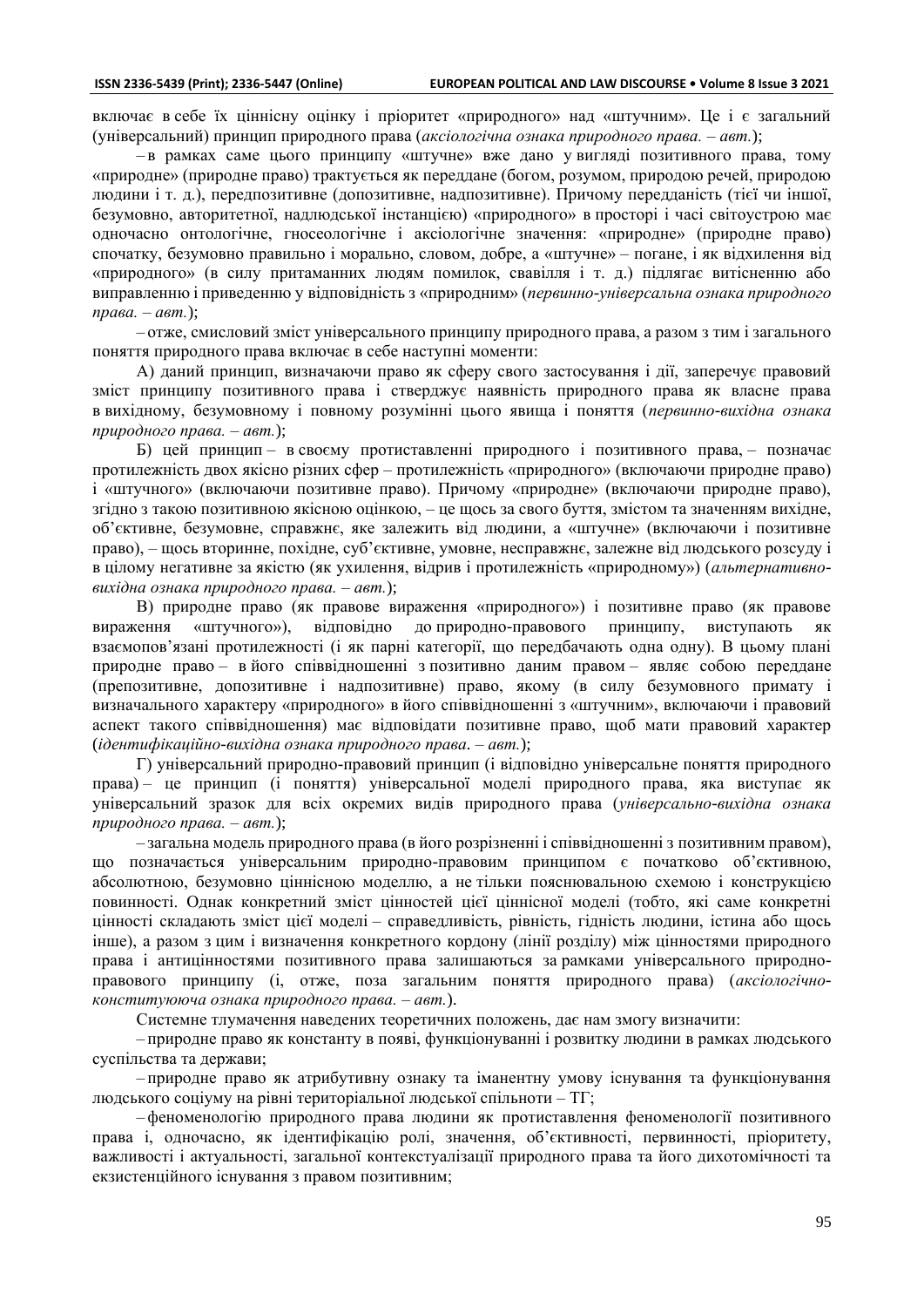– первинну роль природного права в кадастрі прав, свобод і обов'язків людини, що формується в державно організованому соціумі;

– сферу появи і прояву природних прав людини, якою виступає територіальна людська спільнота – ТГ;

– умови в яких ідентифікуються та реалізуються природні права людини – це умови МСВ;

– стан в якому ідентифікуються та реалізуються природні права людини – в ординарному порядку це стан повсякденності;

– умови, що сприяють ідентифікації та реалізації природних прав людини – діяльність ОМСВ;

– нормативно-правові умови, що напряму сприяють ідентифікації, прояву та реалізації природних прав людини – це компетенційні повноваження ОМСВ;

– телеологічні та змістовно-поведінкові настанови компетенційних повноважень ОМСВ транспонують основоположні типізовані, стереотипні форми життєвої діяльності людей, що уособлюють їх екзистенційні інтереси;

– кожне з повноважень ОМСВ у своїй архітектоніці у функціональному розумінні: а) має на увазі та містить в собі їх відповідні поведінкові настанови діяльності ОМСВ та б) функціональноадекватні ним і перспективно передбачені законодавцем логічні поведінково-діяльнісні форми реакції людини для належної реалізації таких повноважень, – отже, тут має місце синергізація законодавчих настанов з відповідною формою поведінки людини для досягнення відповідного соціального ефекту;

– відносно зв'язків між компетентними повноваженнями ОМСВ та інтересами ТГ, а точніше, між інтересами людини та її асоціаціями в місцевому самоврядуванні, можна зазначити наступне:

А) безпосередній зв'язок проявляється в тому, що повноваження ОМСВ адекватно відображають настанови природних прав людини;

Б) контекстуально-онтологічний знаходить свій прояв в тому, що компетенція ОМСВ безпосередньо впливає на становлення, формування, реалізацію, розвиток, модифікацію форм життєдіяльності людини, що входять до її життєвого циклу та реалізуються в межах ТГ та в умовах МСВ, більш того, – саме через компетентні повноваження реалізується процес нормативного супроводження і забезпечення наведених прав людини;

В) системно-причинний зв'язок між наведеними повноваженнями ОМСВ та інтересами ТГ, а точніше, між інтересами людини та її асоціаціями в МСВ, – проявляється в тому, що виникає системна єдність природних прав людини, що реалізуються в умовах існування та функціонування людини в ТГ, та повноваженнями ОМСВ, – причому така єдність носить і причинно-наслідковий характер – кожне конкретне повноваження ОМСВ виходить з необхідності супроводження і забезпечення конкретного права або свободи людини, її обов'язку, причому у більшості випадків мова йде про природні права або права, свободи та обов'язки, що ними детерміновані;

Г) функціонально-генетичний зв'язок детермінований тим, що більшість форм життєдіяльності людини, які використовуються нею в рамках локального соціуму в межах ТГ та в умовах МСВ мають історично-функціональний характер свого виникнення, формування, та передзадані організаційні та організаційно-правові форми реалізації, – тому вони характеризуються типізованим та стереотипним характером своєї побудови, змісту, набору сталих поведінково-діяльнісних настанов та соціальноприйнятними формами і засобами їх реалізації та апріорі передбаченими її результатами в контексті отримання відповідного соціального результату;

Ґ) аксіо-праксеологічний зв'язок проявляється в тому, що людина, яка є членом ТГ та функціонує в умовах МСВ, усвідомлює свої природні права, та одночасно і сферу їх реалізації, як відповідну соціальну та одночасно індивідуальну, групову, колективну цінність, – тому в процесі їх реалізації вона розуміє, що чинить правильно, адекватно природно-правовим настановам і поступає належним чином, застосовуючи форми і засоби такої реалізації, що є легальними та легітимними в соціумі;

– системне дослідження співвідношення повноважень ОМСВ та інтересів ТГ, а точніше, інтересів людини та її асоціацій в МСВ, призводить нас до розуміння формування та реалізації принципу справедливості, що досягається в наведеній системі координат між органами публічної влади та людиною, а також між людьми-членами ТГ в її межах та на рівні комунікативної взаємодії, що в ній виникає, в процесі якої люди і реалізують свої природні права;

– системний аналіз повноважень ОМСВ в контекстуалізації уособлення ними природних прав людини і відповідності таким повноваженням інтересів ТГ, а точніше, інтересів людини та її асоціацій в МСВ, дає змогу зробити висновок про суттєве змістовне навантаження наведених повноважень ОМСВ, що органічно відображають екзистенційні настанови людини, що торкаються здійснення нею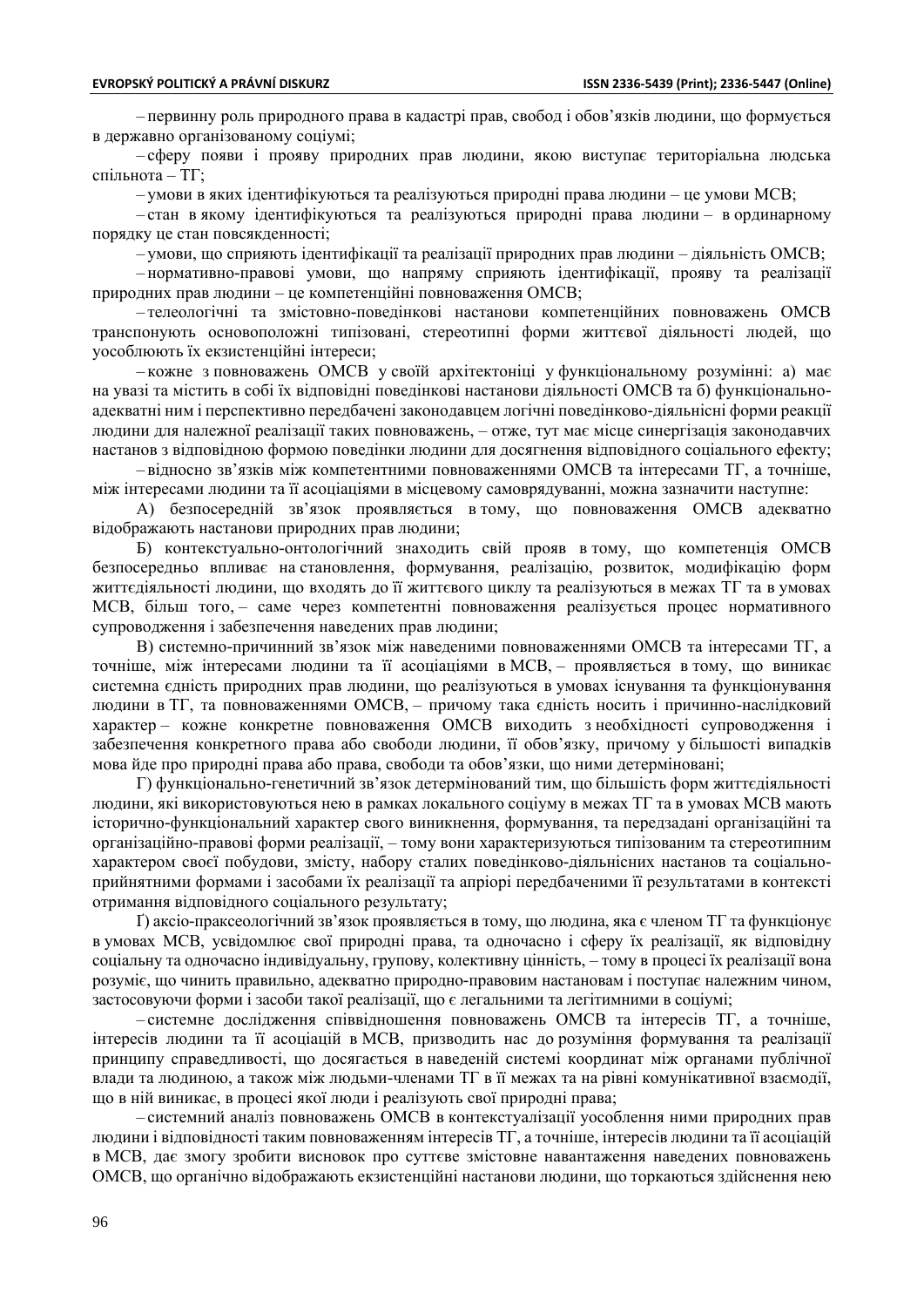свого життєвого циклу через індивідуальне, групове і колективне існування та функціонування в рамках ТГ, в межах МСВ, в стані повсякденності і за допомогою комунікативної взаємодії;

– такий же системний аналітичний підхід до визначення співвідношення повноважень ОМСВ та інтересів ТГ, а точніше, інтересів людини та її асоціацій в МСВ, – призводить нас до розуміння формування в межах таких повноважень парадигмально-змістовних настанов природних прав, – результатом чого виступає поява відповідного алгоритму поведінкових та діяльнісних форм, враховуючи на парадигмальний характер самих прав людини, що відображають типізовані та стереотипні інтереси людини-члена ТГ в процесі знаходження її в умовах МСВ та здійснення нею свого життєвого циклу;

– насамкінець, враховуючи методологічний потенціал доктринального висновку А. В. Полякова про те, що права людини кількісно не обмежені: «Права і свободи людини за своєю природою не відрізняються від суб'єктивних прав»<sup>1</sup>, – отже, базисом прав людини виступає її право жити в суспільстві безпечному і вільному, – а саме це і обумовлює необхідність захисту інших суб'єктивних прав, в цьому сенсі права людини природні в силу їх суб'єктивної природи – можна констатувати, що враховуючи на це обсяг компетенційних повноважень ОМСВ також не може бути обмежений.

Розглядаючи конкретне природне право людини, що нею ідентифікується та реалізується в локальному соціумі, треба зазначити, що найчастіше дослідники розглядають окремі права, такі як, наприклад, право людини на інформацію і свободу совісті<sup>2</sup>, у різних іпостасях, а саме:

А) як частину прав людини в цілому або ж

Б) права людини як елемент юридичного статусу<sup>3</sup>, або

В) як могутній двигун соціалізації особистості в контексті синергізації суспільства<sup>4</sup>, або

Г) як інститут, що характеризує ступінь демократичності конкретного суспільства і ефективність роботи держави, його здатність підтримувати соціальну справедливість<sup>5</sup>,

Ґ) об'єкт політичної боротьби, або ж

Д) як фундамент побудови справедливого суспільства і розглядають їх як природні і суб'єктивні $^6$ .

Наведені характеристики несуть в собі не тільки відповідний методологічний заряд і потенціал, але і допомагають продемонструвати фактичний відрив доктринального розуміння феноменології природних прав людини від досліджуваної проблематики на рівні МСВ в межах ТГ, що явно носить локально-антропологічний характер та відіграє в ній первинну і провідну роль у становленні такої феноменології природних прав. Звідси, можемо стверджувати, що саме локальний акцент і самоврядний ракурс у дослідженні феноменології природних прав людини є найбільш продуктивним та ефективним, – причому, як в контексті розуміння виникнення та функціонування профільної феноменології, так і в процесі визначення її ролі і значення в побудові комплексної системи локальних соціально-правових зав'язків між людьми, що мають не тільки горизонтальний вихід на рівень локальної демократії, але і вертикальний вихід на рівень формування та функціонування демократичної правової державності. Більш того, на основі наведеної вище аргументації, висновок про організуючу, інтегруючу, інституюючу, конституюючу роль природних прав людини в формуванні компетенційного масиву ОМСВ, можна вважати основоположним у формуванні доктринально-праксеологічної парадигми муніципального права держави як такого<sup>7</sup>.

Київ: КНЕУ, 159.

<sup>1</sup> Поляков, А. В. (2017). Право и суверенитет: к вопросу о соотношении понятий. *Право и власть: основные модели взаимодействия в многополярном мире: сборник трудов международной научной конференции (г. Воронеж, 2-3 июня 2017 г.)*. Воронеж: Наука-Юнипресс, 18.

<sup>2</sup> Щендригин, Е. Н., Петросян, Л. К. (2016). Человек и конституционное право на информацию и свободу совести. *Мир политики и социологии, 8*, 101-110.

<sup>3</sup> Малеина, М. Н. (2017). Формирование понятия «Человек» в российском праве. *Государство и право, 1*, 16-22. <sup>4</sup> Николаева, Е. М. (2006). Социализация личности как проблема социальной синергетики: *автореферат*

*диссертации на соискание научной степени доктора философских наук.* Казань: Казанский государственный университет.

<sup>5</sup> Смирнов, В. В. (2010). Политология прав человека и политические права в России. *Полис. Политические исследования, 6*, 106-115.

<sup>6</sup> Гигаури, Д. И., Стульба, И. А. (2019). Права человека как философский концепт с позиции представителей юснатурализма. *Архив научных статей* <https://www.gramota.net/materials/9/2019/1/22.html> (2021, травень, 17). <sup>7</sup> Галіахметов, І. А. (2016). *Муніципальне право України: методологія становлення та розвитку: монографія*.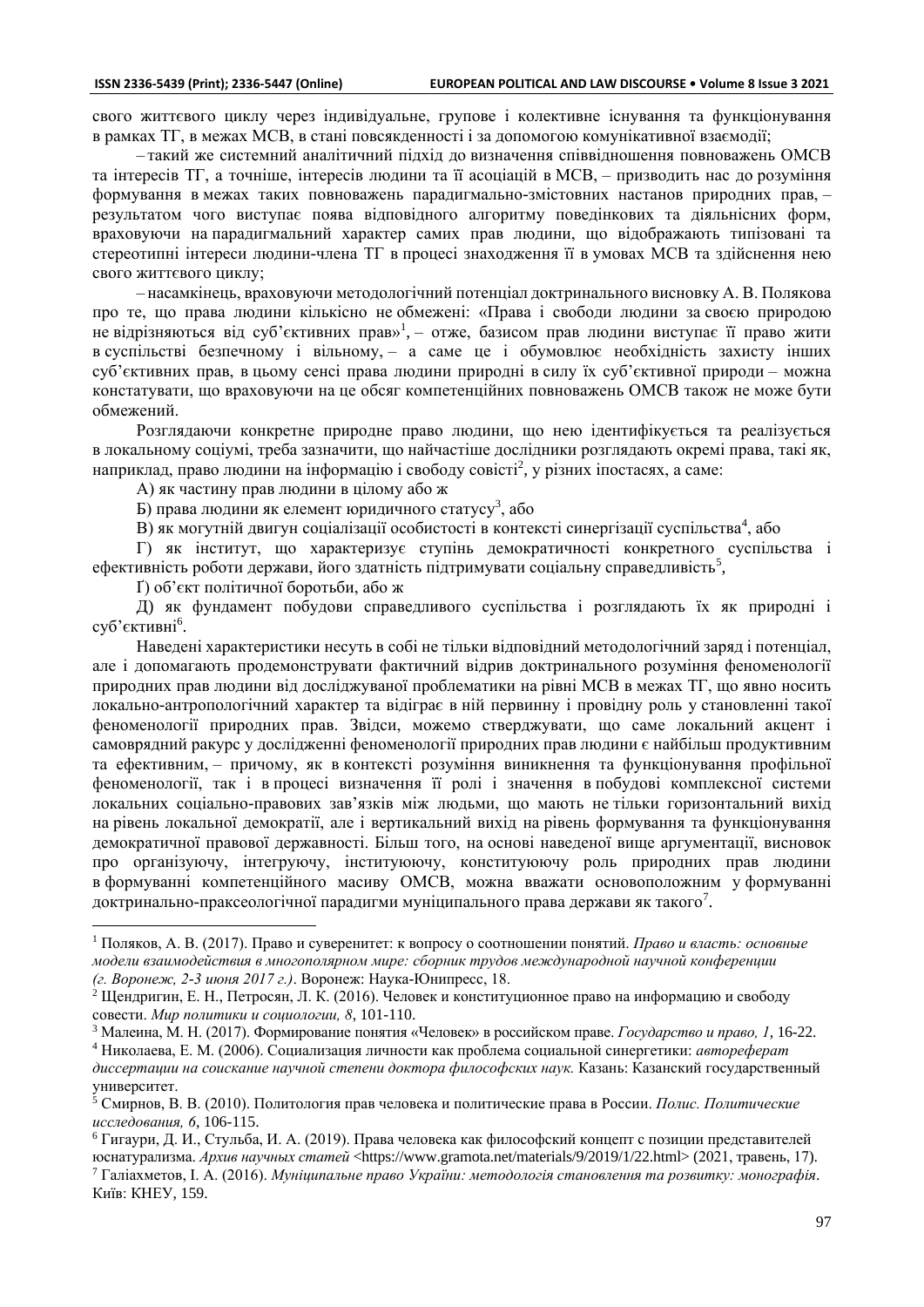Звертає на себе особливу увагу проблематика справедливості в природному праві та природних прав людини, що є, фактично, «запускаючим» елементом до самоорганізації людини в межах МСВ та реалізації її свободи в формуванні свого статусу в межах громадянського суспільства. В цьому контексті доволі продуктивним потенціалом володіє доктринальна позиція німецько-американського дослідника Л. Штрауса, який у своїй науковій праці «Природне право і історія» стверджував, що історіцизм несправедливо критикує природне право, оскільки поняття про справедливість можуть і навіть повинні змінюватися з плином часу. Це означає, що права людини, їх зміст згодом можуть доповнюватися, звідси правомірними можна вважати концепції, які обґрунтовують так звані права 2 го, 3-го і 4-го поколінь<sup>1</sup>. Причому істотним є те, що попередні покоління прав не заперечуються і зберігають свою ідентичність, а лише відкриваються нові права людини, що виникли через зміну умов життя і трансформації суспільств, що зазнають в тому числі технологічного та інформаційного розвитку. Вважаємо, що наведена доктринальна позиція має безпосереднє відношення до локального рівня соціуму та МСВ, де в рамках ТГ проходять процеси зародження, формування, формалізації, розвитку, легалізації, легітимації, реалізації, гарантування прав людини, включаючи і виникнення нових її прав, – через зміну умов життя і трансформації суспільств – такий процес супроводжується адекватним розширенням компетенційних повноважень ОМСВ, а також предметів відання ОМСВ (відповідних сфер соціального життя, в яких ОМСВ є компетентними), тобто інтереси людини та її асоціацій, що у об'єднаному вигляді формують інтереси ТГ знаходять своє закріплення в повноваженнях ОМСВ.

Ще далі у досліджені профільної проблематики йде австралійський дослідник Дж. Фінніс, який присвятив своє дослідження «Природне право і природні права» проблемі природних прав. Він писав, що та поляризація на два ворожі табори – лібералів і католиків і некатоликів, про яку писав у своїй роботі Л. Штраус, і подібна політична «партійність» існує до сих пір, і тому все ще є непримиренні прихильники як позитивної теорії, так і теорії природного права $^2.$ 

Сам Фінніс під природним правом розуміє деякі принципи, які пояснюють обов'язковість позитивних законів, їх діючу силу. Також ці принципи дозволяють дати оцінку людським вчинкам, і тому вони постають як самоочевидні і раціональні. Це також і деякі представлення про загальне благо, які керують позитивною правовою системою і формують її $^3$ .

Для Фінніса загальне благо в своєму концептуальному сенсі трактується як сукупність «основних благ». Не погоджуючись з принципом «lex injusta non est lex» («несправедливий закон законом не є»), Дж. Фінніс також підкреслює, що соціальні цілі не можуть бути досягнуті за законом, що не має принципів справедливості, які служать загальному благу в цілому, тому «морально обґрунтованими вони бути не можуть, незважаючи на обов'язковість підпорядкування їм»<sup>4</sup> .

Важливим у дослідженні Дж. Фінніса виступає його звернення до територіальної соціальної спільноти, як сфери становлення, прояву та дії природного права. Треба відмітити, що цю проблематику він розглядає у трикутнику «спільність – спільнота – загальне благо». Оперуючи до процесу становлення «я» людини, використовуючи характеристики такого процесу як самоконституювання, самореалізація, самоздійснення, він виходить на розуміння ролі раціональності та особистого інтересу у досягненні добробуту конкретної людини і, одночасно, добробуту інших людей, завдяки системі моральних цінностей, що існують в межах людської спільноти. Все це розглядається під кутом формування системи комунікативної взаємодії, що лежить в основі виникнення, формування, існування, функціонування, розвитку та вдосконалення людської спільноти, що інституюється та конституюється на локальному рівні соціуму, тобто, там де людина продукує та проявляє, а також реалізує свої інтереси, - а саме, в межах ТГ<sup>5</sup>. При цьому, даний дослідник виокремлює чотири своєрідні типи об'єднуючих відносин (порядків), що сприяють створенню людської спільноти<sup>6</sup>, до яких він зараховує наступні:

– по-перше, порядок (єдність), що знаходиться за межами людського розуму та вивчається «природними науками», а саме феноменологія фізичної, біологічної, генетичної єдності людської

<sup>1</sup> Штраус, Л. (2007). *Естественное право и история.* Москва: Водолей Publishers, 121.

<sup>2</sup> Финнис, Дж. (2021). *Естественное право и естественные права.* Киев: Центр учебной литературы, 10. <sup>3</sup> Там само, 56-57.

<sup>4</sup> Дидикин, А. Б. (2014). Современные теории естественного права и классическая традиция. *Schole.* 

*Философское антиковедение и классическая традиция, 8 (2),* 421.

<sup>5</sup> Там само, 175.

<sup>6</sup> Там само, 176-179.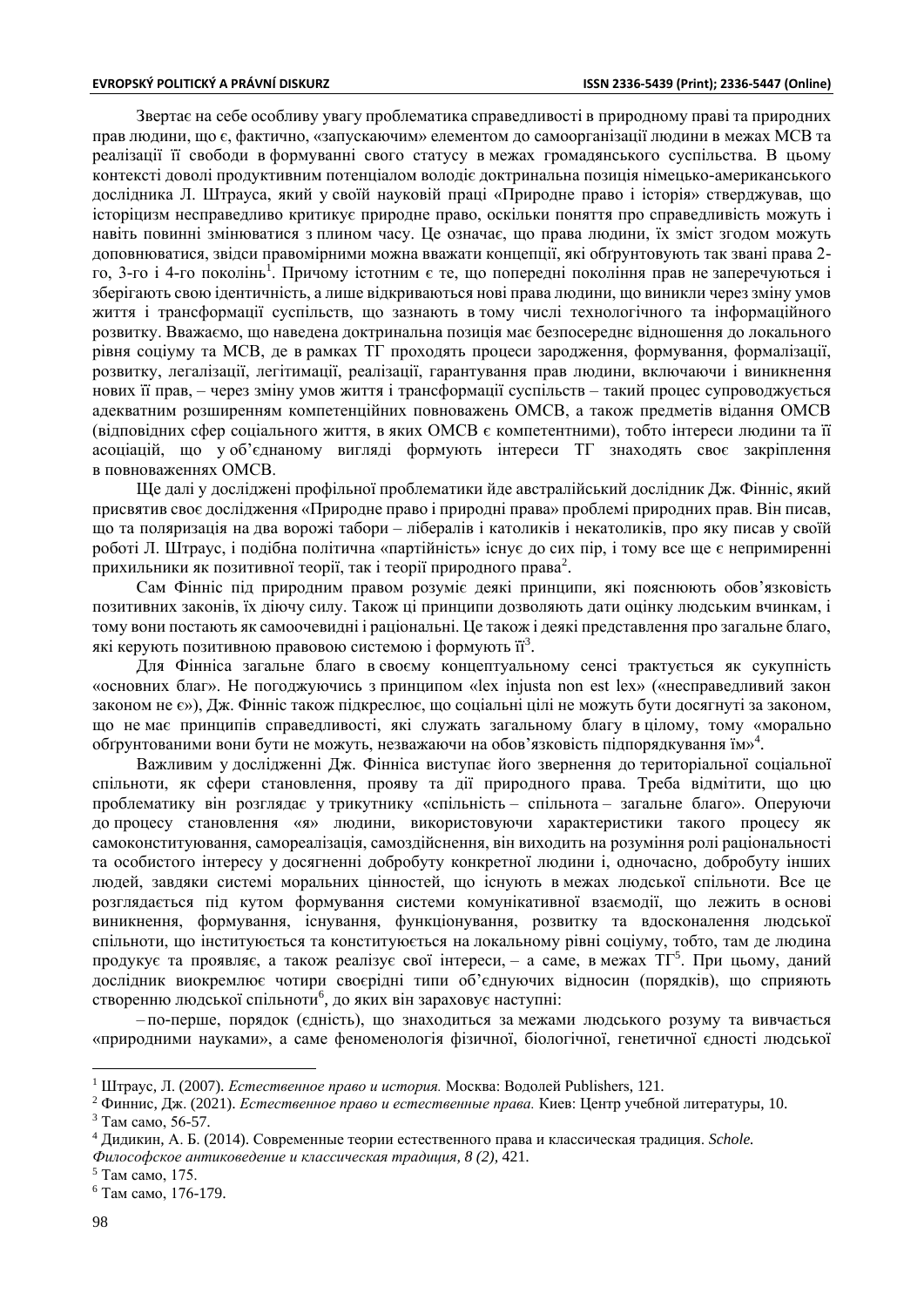спільності. На цьому рівні людина ще не усвідомлює наведені аспекти, але її поведінкові та діяльнісні настанови об'єктивно визначаються та управляються наведеними домінантами;

– по-друге, порядок (єдність), що ми можемо ввести до свого розуму та який рефлективно вивчається в логікі, методології, епістемології, через виникнення і наявність соціальної практики та набуття відповідного досвіду, що призводить до виникнення габітусу людини (індивідуального, групового та колективного) та її соціалізації. На цьому рівні людина та її асоціації вже усвідомлюють свою самоцінність та універсалізацію можливості свого існування тільки в межах ТГ;

– по-третє, порядок (єдність), який ми вносимо в те (або нав'язуємо тому), до чого прикладаємо свої здібності, що вивчається в праксеологічних мистецтвах (кулінарія, суднобудування, торгівля), в технологіях і у всіх інших прикладних науках, а також в науках, що вивчають людську діяльність по створенню символів (лінгвістика, літературна критика тощо), а саме формування та виникнення феноменології культурної єдності загальної мови, загальних технологій, загальної техніки (як у оркестрі), загального капіталу тощо, що призводить до формування, виникнення, розвитку, вдосконалення знань, вмінь, навичок людини в межах ТГ;

– по-четверте, порядок (єдність), який ми вносимо у власні вчинки і бажання, розмірковуючи і обдумано роблячи вибір, – це, по своєму, вивчає психологія (частково), біографія та історія людських справ, етика, політична філософія тощо та означає формування комунікативних моделей, в основі яких лежить: а) спільне прийняття людьми рішень, що конституюють особистість, б) які лежать в основі єдності загальної діяльності, що в) призводить до самореалізації конкретної людини, г) створення можливостей для реалізації інших членів соціуму, в контексті відкриття для них можливостей свободи, відповідальності та інших засадничих аспектів людського процвітання, – отже, мова йде про кооперацію зусиль людей-членів ТГ, їх спільну координацію (причому як позитивну, так і негативну – наприклад, шляхом утримання від реалізації відповідної та бажаної поведінки), становлення співробітництва заради досягнення загального блага;

– по-п'яте, завдяки наявності в компетенційних повноваженнях ОМСВ змістовнофункціональних засад природних прав людини через: а) їх пряме або опосередковане закріплення; б) ідеологічне, концептуальне, засадниче, теоретичне, праксеологічне, конкретне відображення; в) визначення в них конотаційної або наративної складової; г) визначення їх номосної, топосної або локальної приналежності та реалізації тощо, – вони володіють суттєвим і належним проєктним конструктом, причому не тільки завдяки їх відповідному змістовному навантаженню та чіткій алгоритмічно-статусній побудові, а ї великою долею перспективного розвитку, враховуючи на подальший розвиток прав людини, що детермінований процесами подальшого розвитку людського соціуму в умовах глобалізації.

Отже, в контексті системного аналізу, ми можемо стверджувати, що:

а) тільки на четвертому рівні виникає повноцінна територіальна людська спільнота, а попередні наведені рівні виступають лише передумовою її виникнення;

б) процес виникнення природних прав людини виникає на першому рівні, але він ускладняється на другому рівні, структурується та усвідомлюється на третьому рівні та реалізується на четвертому рівні;

в) якщо розглядати наведені рівні виникнення людської спільноти в управлінському аспекті, то виникнення ОМСВ об'єктивується десь на першому рівні, коли стають зрозумілими перспективи безпосередньої демократії, але, одночасно, її обмежені можливості здійснювати повсякденний чіткий та системний управлінський вплив; контекстуалізується десь на другому рівні, бо саме через таку діяльність ОМСВ повинні створюватись, інтегруватись, розвиватись та вдосконалюватись умови для появи та розширення соціальних практик, їх структуруючих структур, – що веде до формування багатовидового габітусу людини та засад її соціалізації, в тому числі і правової, – а саме остання є свідоцтвом адекватної реакції на процеси нормування, нормативізації та легалізації компетентних повноважень ОМСВ; тільки четвертий рівень дає нам розуміння об'єктивної необхідності, аксіології та праксеології існування і функціонування компетентних повноважень ОМСВ, що в умовах системи телеологічних домінант існування та функціонування ТГ, можуть відповідально діяти від її імені та в її інтересах, реалізуючи настанови природного права, що закладені в їх профільних повноваженнях;

г) визначаючи змістовний та алгоритмічний потенціал компетенційних повноважень органів публічної самоврядної публічної влади як відображення інтересів людини та її асоціацій в МСВ, – треба звернути увагу на суттєву роль індивідуальної, групової та колективної психології, а також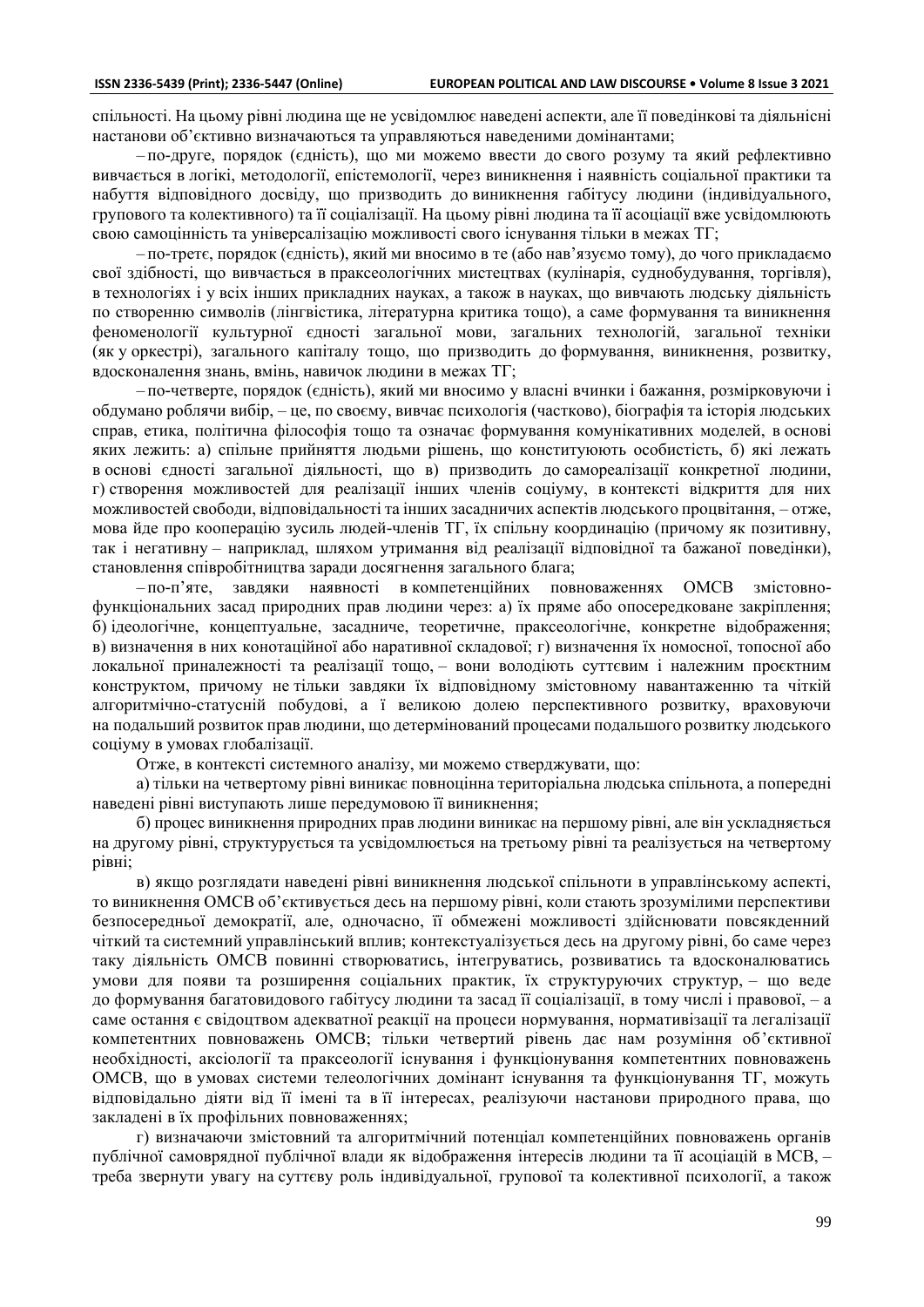індивідуальної, групової та колективної муніципальної правосвідомості в процесах супроводження та забезпечення реалізації наведених повноважень ОМСВ в контексті реалізації природних прав людини-члена ТГ, – саме це забезпечує виникнення та формування відповідних поведінководіяльнісних настанов людини, її груп та асоціацій щодо реалізації повноважень ОМСВ, що відповідають принциповим засадам природного права та реалізують їх потенціал в профільній діяльності ОМСВ..

**Висновки.** Отже, резюмуючи положення, що викладені вище, можна дійти наступних висновків, які мають методологічне, доктринально-наукове та праксеологічне значення для визначення змістовного та алгоритмічного потенціалу компетенційних повноважень органів публічної самоврядної публічної влади як відображення інтересів людини та її асоціацій в МСВ, а саме:

– компетенційні повноваження публічної самоврядної (муніципальної) влади уособлюють діяльність органів місцевого самоврядування, причому як представницьких, так і виконавчих, що формуються або безпосередньо територіальною громадою (представницькі органи), або опосередковано, на основі мандату, виданого від її імені (виконавчі органи), та повинні представляти та захищати її інтереси та діяти з метою їх реалізації;

– безпосередній контекстуально-онтологічний, системно-причинний, функціональногенетичний та аксіо-праксеологічний зв'язок між компетентними повноваженнями ОМСВ та інтересами ТГ, а точніше, між інтересами людини та її асоціаціями в місцевому самоврядування, – існує, він об'єктивно присутній у всіх діях ОМСВ, більш того, він контекстуалізований та телеологічно навантажений, бо знаходить свій прояв в процесі реалізації ОМСВ своїх конституційнозаконодавчих повноважень, бо кожне з них у своєму змістовному навантаженні: а) адекватне відображає природні права людини, що проявляються в конкретних формах її життєдіяльності (природно-засаднича ознака); б) вирішує відповідну екзистенційну проблему в процесі здійснення людиною свого життєвого циклу через наведені конкретні форми її життєдіяльності, що реалізуються в межах ТГ, в умовах МСВ, в стані повсякденності (екзистенційна ознака); б) надає можливості реалізації інтенцій, устремлінь, потреб, інтересів, атитюдів людини в локальному соціумі (біхевіористично-нормативна ознака); в) фактично сприяє становленню, формуванню та розвитку локальної системи прав людини (гуманістично-реалізаційна ознака); г) посилює та детермінує тенденції формування простору локальної демократії (самоврядно-стимулююча ознака); г') в принципі реалізує настанови демократичної правової державності на локальному рівні державно організованого соціуму (локально-державотворча ознака); д) передбачає безконфліктну форму комунікації людини з публічною владою (загально-комунікативна ознака); е) фактично створює в процесі реалізації повноважень ОМСВ систему комунікативної взаємодії між ними та ТГ, між ТГ та її членами, між членами ТГ на міжособистісному рівні тощо (суб'єктно-комунікативна ознака); є) створює відповідний соціально-комфортний простір для існування, функціонування ТГ та діяльності в рамках локального соціуму для її членів – жителів відповідної території держави, на якій локалізується ТГ (соціально-позитивна ознака); ж) детермінує формування, виникнення, використання людиною відповідних рольових позицій в локальному соціумі, що передбачені законодавством та ним заохочуються (глава родини, батьківство в родині, участь в шлюбі, платник податків, учень, робітник, студент, пенсіонер тощо) (територіально-рольова ознака); з) обслуговує, супроводжує та забезпечує реалізацію людиною свого конституційно-правового статусу в межах ТГ та в умовах МСВ (конституційно-статусна ознака); и) стимулює формування на локальному рівні соціуму муніципальних прав людини в які трансформуються її конституційні права та додаються низка прав, пов'язаних з безпосередньою участю людини в МСВ (муніципально-статусна ознака); і) стимулює створення життєздатних та спроможних ТГ, забезпечуючи їх сталий та перманентний розвиток (релятивістська складова); й) демонструє предметно-об'єктний склад локального життя людини (предметно-об'єктна складова); к) стимулює формування та прояв мотивації людини до участі в МСВ (мотиваційна ознака);

– в процесі реалізації компетенційних повноважень ОМСВ практично виникає, формується та розвивається відповідна концепція прав людини з точки зору класичних і сучасних теорій природного права, локальної демократії, прав людини, демократичної правової державності, – одним з найважливіших аспектів цього процесу, безумовно, виступає об'єктивація, контекстуалізація, актуалізація ідеї прав людини як позитивного втілення права на людську гідність в рамках первинної територіальної людської спільноти, що є основоположною природною ланкою людського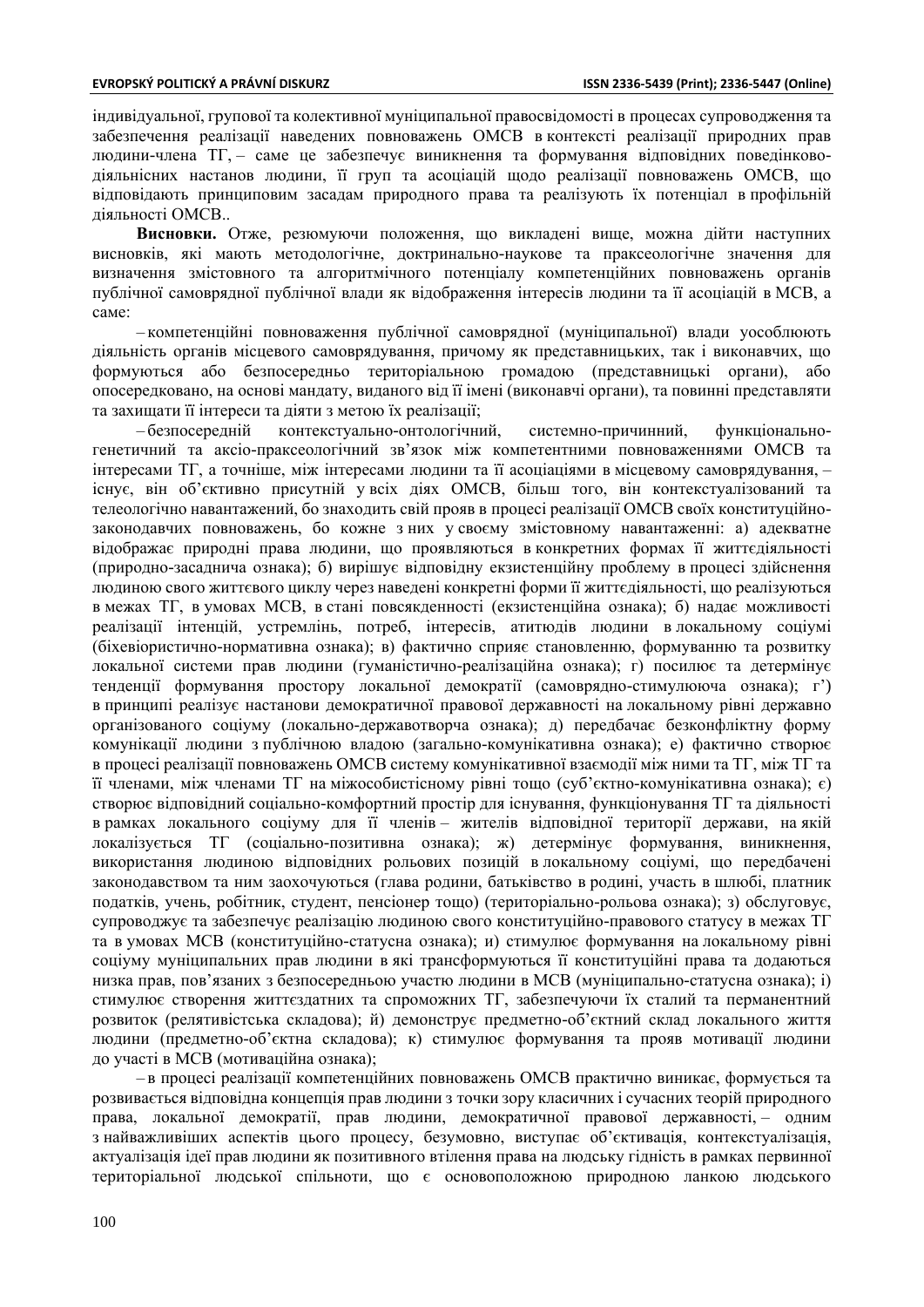суспільства, – отже, дослідження зазначеної проблематики напряму пов'язане з концептом юснатуралізму;

– телеологічні та змістовно-поведінкові настанови компетенційних повноважень ОМСВ транспонують основоположні типізовані, стереотипні форми життєвої діяльності людей, що уособлюють їх екзистенційні інтереси;

– кожне з повноважень ОМСВ у своїй архітектоніці у функціональному розумінні: а) має на увазі та містить в собі їх відповідні поведінкові настанови діяльності ОМСВ та б) функціональноадекватні ним і перспективно передбачені законодавцем логічні поведінково-діяльнісні форми реакції людини для належної реалізації таких повноважень, – отже, тут має місце синергізація законодавчих настанов з відповідною формою поведінки людини для досягнення відповідного соціального ефекту;

– відносно зв'язків між компетентними повноваженнями ОМСВ та інтересами ТГ, а точніше, між інтересами людини та її асоціаціями в місцевому самоврядуванні, можна зазначити наступне: А) *безпосередній зв'язок* проявляється в тому, що повноваження ОМСВ адекватно відображають настанови природних прав людини; Б) *контекстуально-онтологічний зв'язок* знаходить свій прояв в тому, що компетенція ОМСВ безпосередньо впливає на становлення, формування, реалізацію, розвиток, модифікацію форм життєдіяльності людини, що входять до її життєвого циклу та реалізуються в межах ТГ та в умовах МСВ, більш того, – саме через компетентні повноваження реалізується процес нормативного супроводження і забезпечення наведених прав людини; В) *системно-причинний зв'язок* між наведеними повноваженнями ОМСВ та інтересами ТГ, а точніше, між інтересами людини та її асоціаціями в МСВ, – проявляється в тому, що виникає системна єдність природних прав людини, що реалізуються в умовах існування та функціонування людини в ТГ, та повноваженнями ОМСВ, – причому така єдність носить і причинно-наслідковий характер – кожне конкретне повноваження ОМСВ виходить з необхідності супроводження і забезпечення конкретного права або свободи людини, її обов'язку, причому у більшості випадків мова йде про природні права або права, свободи та обов'язки, що ними детерміновані; Г) *функціонально-генетичний зв'язок* детермінований тим, що більшість форм життєдіяльності людини, які використовуються нею в рамках локального соціуму в межах ТГ та в умовах МСВ мають історично-функціональний характер свого виникнення, формування, та передзадані організаційні та організаційно-правові форми реалізації, – тому вони характеризуються типізованим та стереотипним характером своєї побудови, змісту, набору сталих поведінково-діяльнісних настанов та соціально-прийнятними формами і засобами їх реалізації та апріорі передбаченими її результатами в контексті отримання відповідного соціального результату; Г') *аксіо-праксеологічний зв'язок* проявляється в тому, що людина, яка є членом ТГ та функціонує в умовах МСВ, усвідомлює свої природні права, та одночасно і сферу їх реалізації, як відповідну соціальну та одночасно індивідуальну, групову, колективну цінність, – тому в процесі їх реалізації вона розуміє, що чинить правильно, адекватно природно-правовим настановам, своїм різнорівневим інтересам, і поступає належним чином, застосовуючи форми і засоби такої реалізації, що є легальними та легітимними в соціумі;

– системне дослідження співвідношення повноважень ОМСВ та інтересів ТГ, а точніше, інтересів людини та її асоціацій в МСВ, призводить нас до розуміння формування та реалізації принципу справедливості, що досягається в наведеній системі координат між органами публічної влади та людиною, а також між людьми-членами ТГ в її межах та на рівні комунікативної взаємодії, що в ній виникає, в процесі якої люди і реалізують свої природні права;

– системний аналіз повноважень ОМСВ в контекстуалізації уособлення ними природних прав людини і відповідності таким повноваженням інтересів ТГ, а точніше, інтересів людини та її асоціацій в МСВ, дає змогу зробити висновок про суттєве змістовне навантаження наведених повноважень ОМСВ, що органічно відображають екзистенційні настанови людини, що торкаються здійснення нею свого життєвого циклу через індивідуальне, групове і колективне існування та функціонування в рамках ТГ, в межах МСВ, в стані повсякденності і за допомогою комунікативної взаємодії;

– такий же системний аналітичний підхід до визначення співвідношення повноважень ОМСВ та інтересів ТГ, а точніше, інтересів людини та її асоціацій в МСВ, – призводить нас до розуміння формування в межах таких повноважень парадигмально-змістовних настанов природних прав, – результатом чого виступає поява відповідного алгоритму поведінкових та діяльнісних форм, враховуючи на парадигмальний характер самих прав людини, що відображають типізовані та стереотипні інтереси людини-члена ТГ в процесі знаходження її в умовах МСВ та здійснення нею свого життєвого циклу;